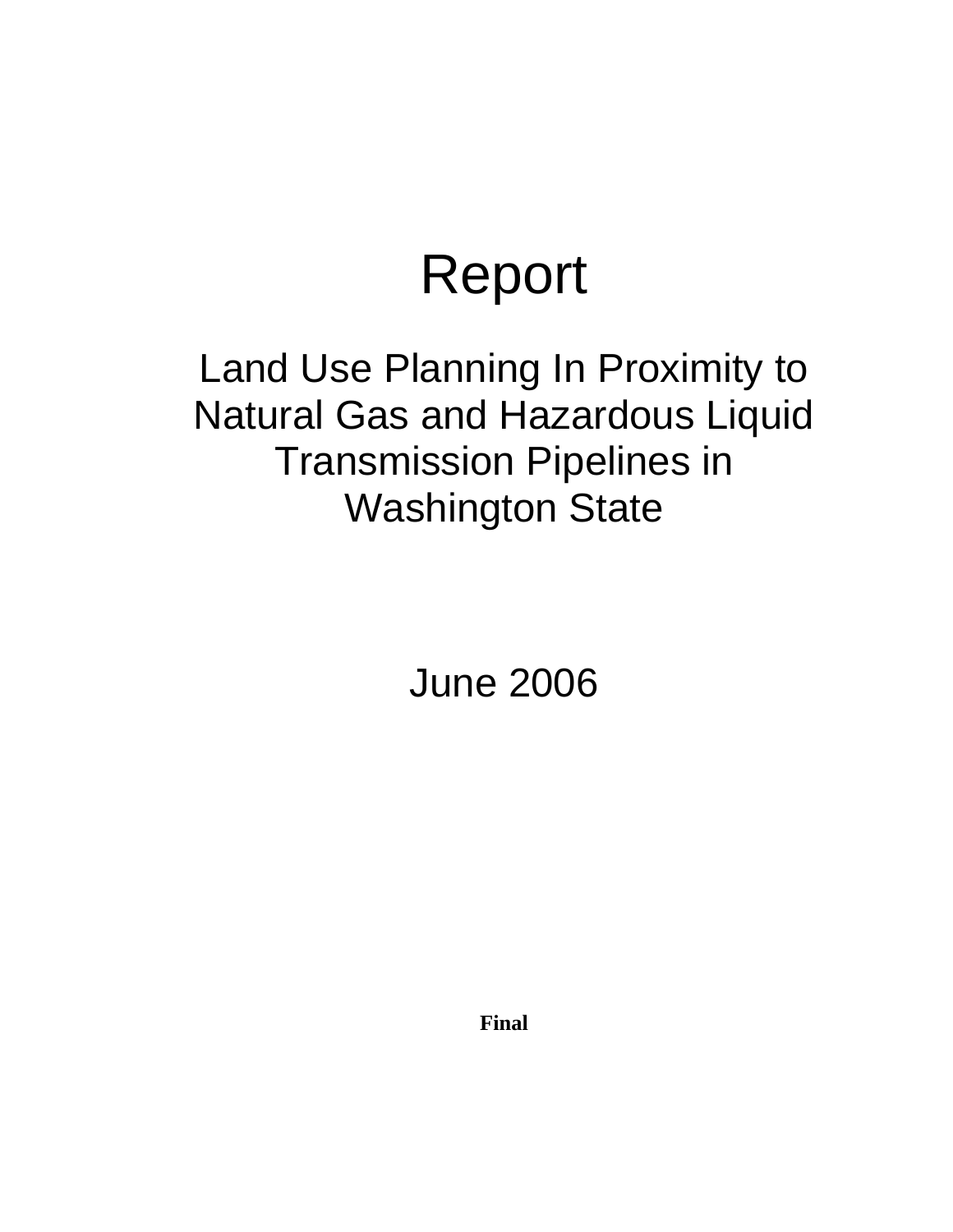#### **LAND USE PLANNING IN PROXIMITY TO NATURAL GAS AND HAZARDOUS LIQUID TRANSMISSION PIPELINES**

# **FOREWORD**

Natural gas or hazardous liquid transmission pipelines run through 28 Washington counties and 119 cities. They lie buried at varying depths, carrying a range of volatile products and cross through a variety of land uses --from agriculture to urban centers.

The presence of a major pipeline forms a relationship between the pipeline operator, safety regulators, local government, property owners and developers. How this relationship is managed can affect directly the safe operation of the pipeline and consequently the public health and safety of the surrounding community.

- ¾ Pipeline operators are required under federal and state law to adopt and follow safety procedures for maintenance and operation of their pipeline.
- $\triangleright$  The federal Office of Pipeline Safety and the Washington Utilities and Transportation Commission pipeline safety program monitor and enforce these safety regulations.
- $\triangleright$  Property owners with easements held by pipeline operators must abide by the easement agreement.
- $\triangleright$  Developers, along with everyone else, have an obligation under state law to contact the 'one-call' utility locating service before any excavation.
- $\triangleright$  Local governments may have franchise agreements with pipeline operators. They also issue permits for work the operator may need to do in the community.

None of these relationships, however, speaks directly to managing land use activities which can contribute to the occurrence of a pipeline incident and the exposure to harm of those living and working near a pipeline in the event of an incident. While pipeline safety involves a great many components and players, the procedural processes used to review proposed land use actions are the one area in which local governments can exert the most influence in protecting health and safety of its citizens.

Incidents involving hazardous liquid and transmission natural gas pipelines are rare but unfortunately do occur. These incidents can have a deadly and damaging effect as happened in Whatcom Creek when three young people were killed as a result of a petroleum pipeline leak. There have been nine other incidents involving hazardous liquid and natural gas transmission pipelines in Washington since the 1999 incident. While these more recent incidents did not result in injury or death, they caused roughly \$2.5 million in damage. Several of the incidents could have caused injury had they occurred in more densely populated areas.

Most of the over 3,200 miles of transmission pipelines in Washington were constructed in farmland bypassing urban areas. However, to accommodate population and economic growth,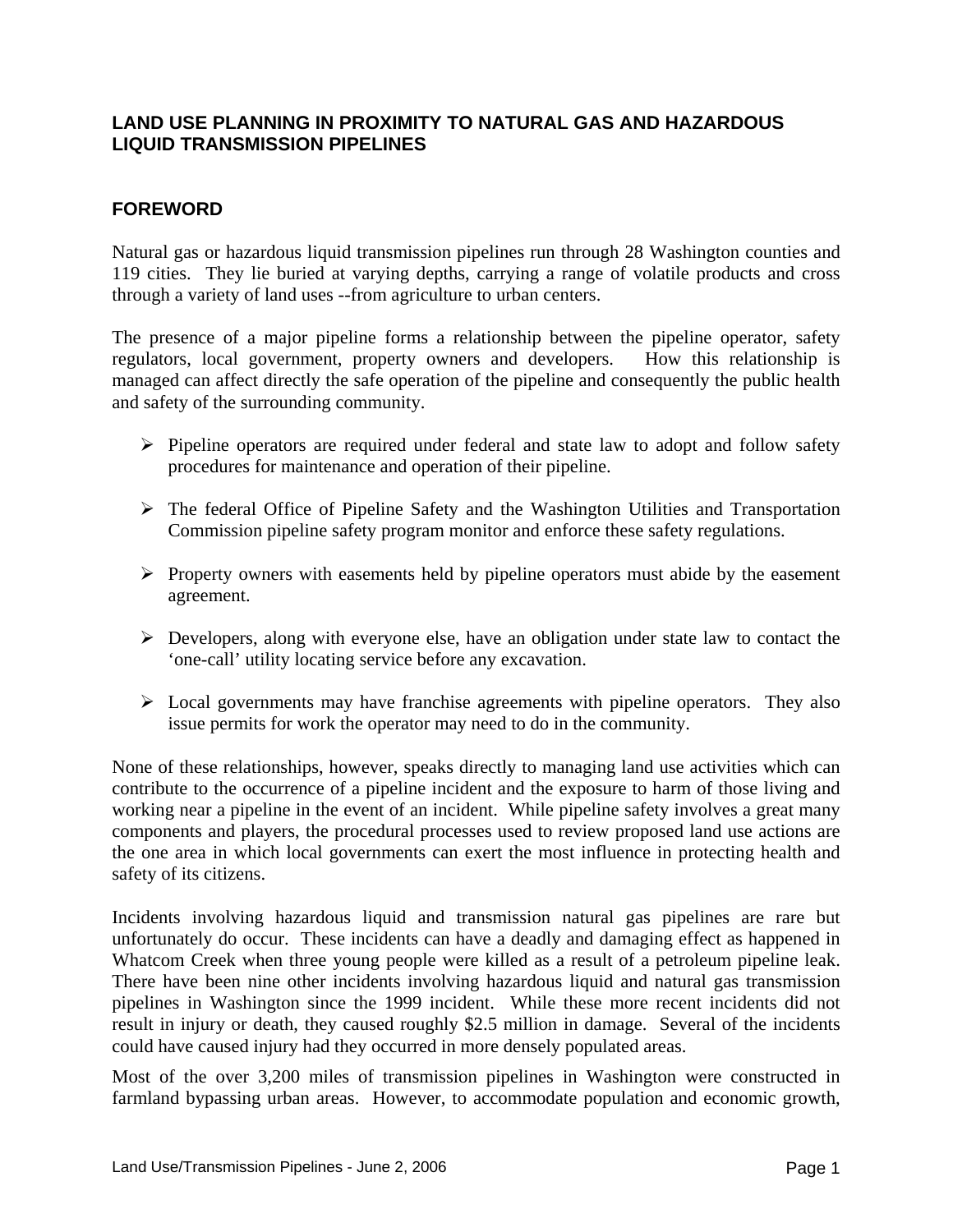land areas once considered rural are being absorbed into expanding urban growth areas and developed to urban uses. Nine of the state's 10 fastest growing counties are home to almost half of the state's major pipeline mileage. This growth means more and more people are working and living near major pipelines. Increases in population and land use activity expand the risks of pipeline damage and raise the stakes in the event of a pipeline incident. The pictures in Figures 1 and 2 below were taken of the same area in Washington State – 12 years apart.



**Figure 1 - 1990 Figure 2 - 2002** 

Pipeline safety and environmental regulations have generally focused on the design, operation and maintenance of pipelines and incident response. They have not directed significant attention to the manner in which land use decisions in proximity to pipelines can affect public health and safety.

In 2004 and 2005, a group of city, county, state and industry representatives conducted a series of workshops throughout the state for local government officials, particularly staff from the planning, permitting and public works sections. The purpose of these workshops was to exchange ideas and explore the range of tools available to manage and make effective decisions concerning land use in proximity to transmission pipelines.

No "silver bullet" was found which can satisfy all the needs of our state's diverse set of communities. However, a common theme emerged along with a range of tools which can help local governments take an active role in pipeline safety. The common theme is straightforward but not necessarily easy: communication. More specifically, there is a demonstrated need to ensure that land use decisions and land development activities occurring within the vicinity of transmission pipelines are informed by early (i.e., pre-planning) consultation with pipeline operators, local government and developers.

Effective communication can result in decisions which reduce the probabilities and consequences of transmission pipeline incidents.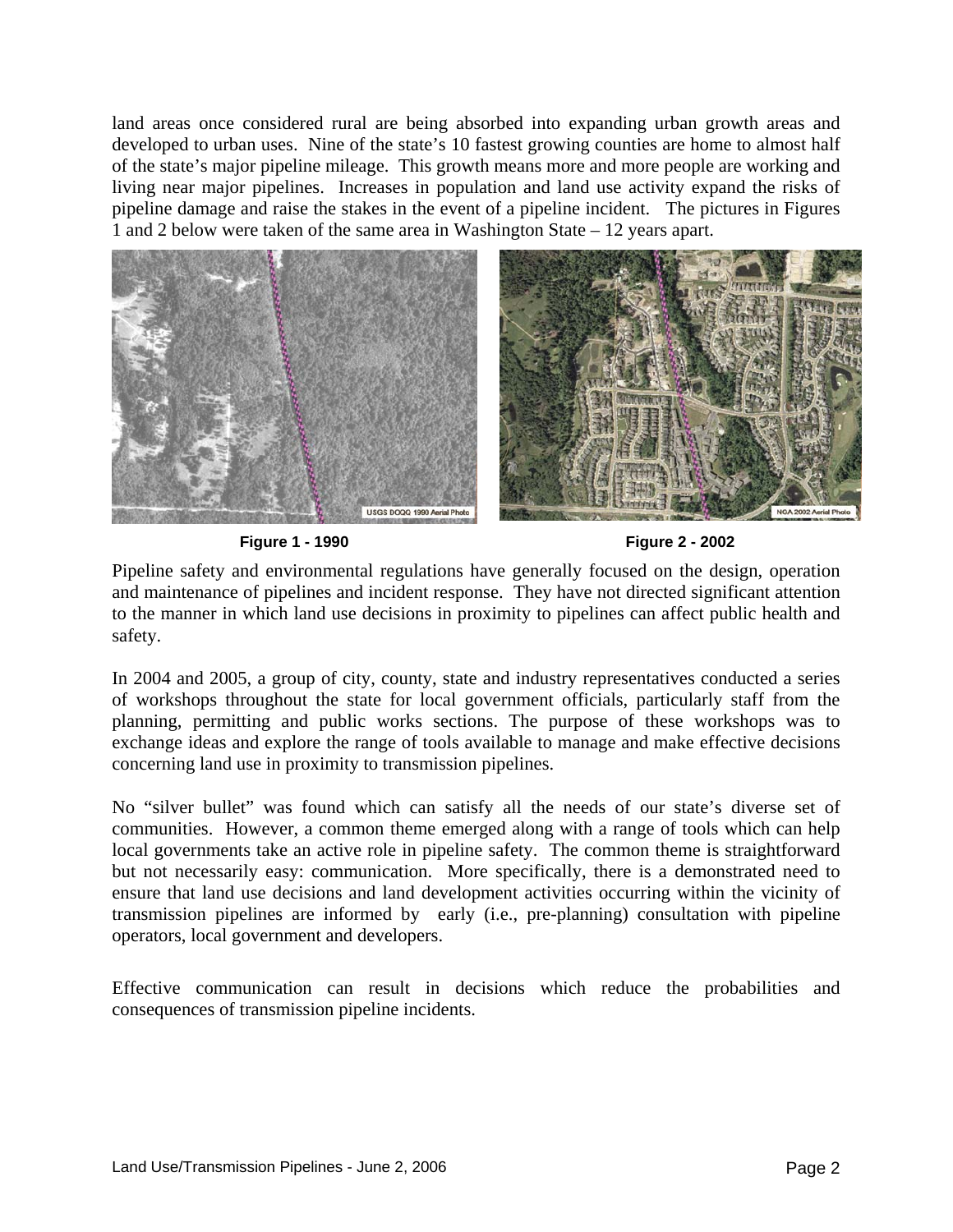#### **Who should read this report?**

This report is for local government decision-makers and administrators, especially those involved in land use planning and permitting. However, all parties affected by land use adjacent to pipelines should review this report. They include:

- Planners
- Elected and appointed officials
- Pipeline Operators
- Developers & Builders
- Public Works Directors
- Design professionals
- Emergency Management Department managers
- Health departments
- Community organizations
- Property owners

#### **What's in and not in this report**

This report is focused on land use in proximity to existing pipelines. The appendices and reference documents associated with this report deal with the details of many of the issues and provide some thoughts on options that can be used in managing the relationships among stakeholders.

This report does not deal with issues related to the siting of new hazardous liquid and natural gas transmission pipelines though the principles of effective communication apply in siting as well. It also does not address the network of small-diameter natural gas distribution lines which serve individual customers.

*Additional information can be found in Special Report 281 of the Transportation Research Board, "Transmission Pipelines and Land Use: A Risk Informed Approach" 2004* 

#### **Contributors to this report**

This report is the result of a collaborative effort between state and local governments and the pipeline industry. The information contained within has been shared and discussed in stakeholders groups across the state. The consultation process was the subject of a series of five workshops with local governments in November 2005.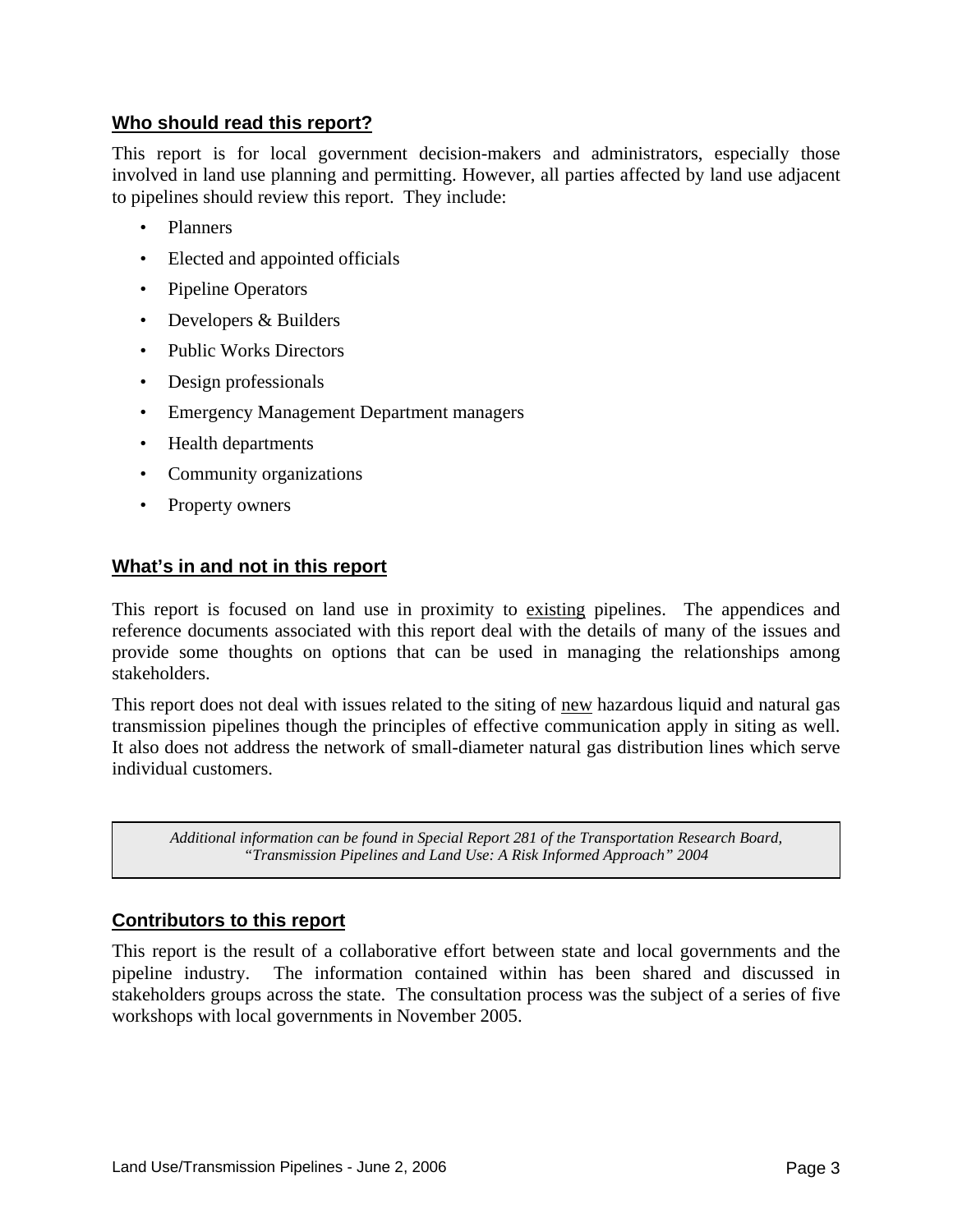Sponsors of this initiative are:

- The Washington Utilities and Transportation Commission Pipeline Safety Program
- Municipal Research and Services Center
- Association of Washington Cities
- Washington State Association of Counties
- Pipeline Safety Trust

# **EARLY COMMUNICATION: AN EMPHASIS ON CONSULTATION**

As population grows and land becomes scarce, pressure increases for development of remaining open land. Planning and building departments have to juggle competing interests in a timepressured environment when making their decisions. As with any involved process, the sooner land use issues are addressed the more effectively they can be resolved. For instance, a subdivision design which places a water retention pond precariously adjacent to a transmission pipeline will be hard to correct at a time when final permits are being issued. One answer is early consultation between planners, pipeline operators and developers.

Consultation can be as basic as ensuring that affected pipeline operators are aware of a proposed change in zoning or comprehensive plan to greater involvement such as requiring review and comment by pipeline operators for certain types of developments located adjacent to or near pipeline rights-of-way.

For consultation to be effective, all parties need to understand the following:

- 1. Location and type of major pipelines
- 2. Types of land use activities and developments of concern
- 3. Options for fostering and/or enforcing consultation
- 4. Roles & responsibilities

#### **1. Awareness of location and type of pipeline**

Understanding the existence and location of hazardous liquid and natural gas transmission pipelines within a community is essential to protecting public health and safety. The communication required here is primarily between local government and the pipeline operator. Local government can foster this greater awareness by ensuring that all their maps, particularly those used for planning and building departments, indicate the location of all transmission pipelines.

The Washington UTC pipeline safety program can provide local governments with pipeline location data, in a form that is most useful to them. The pipeline safety program also can assist local governments in learning about the types and characteristics of the pipelines running through their jurisdiction as well as how to contact the operators.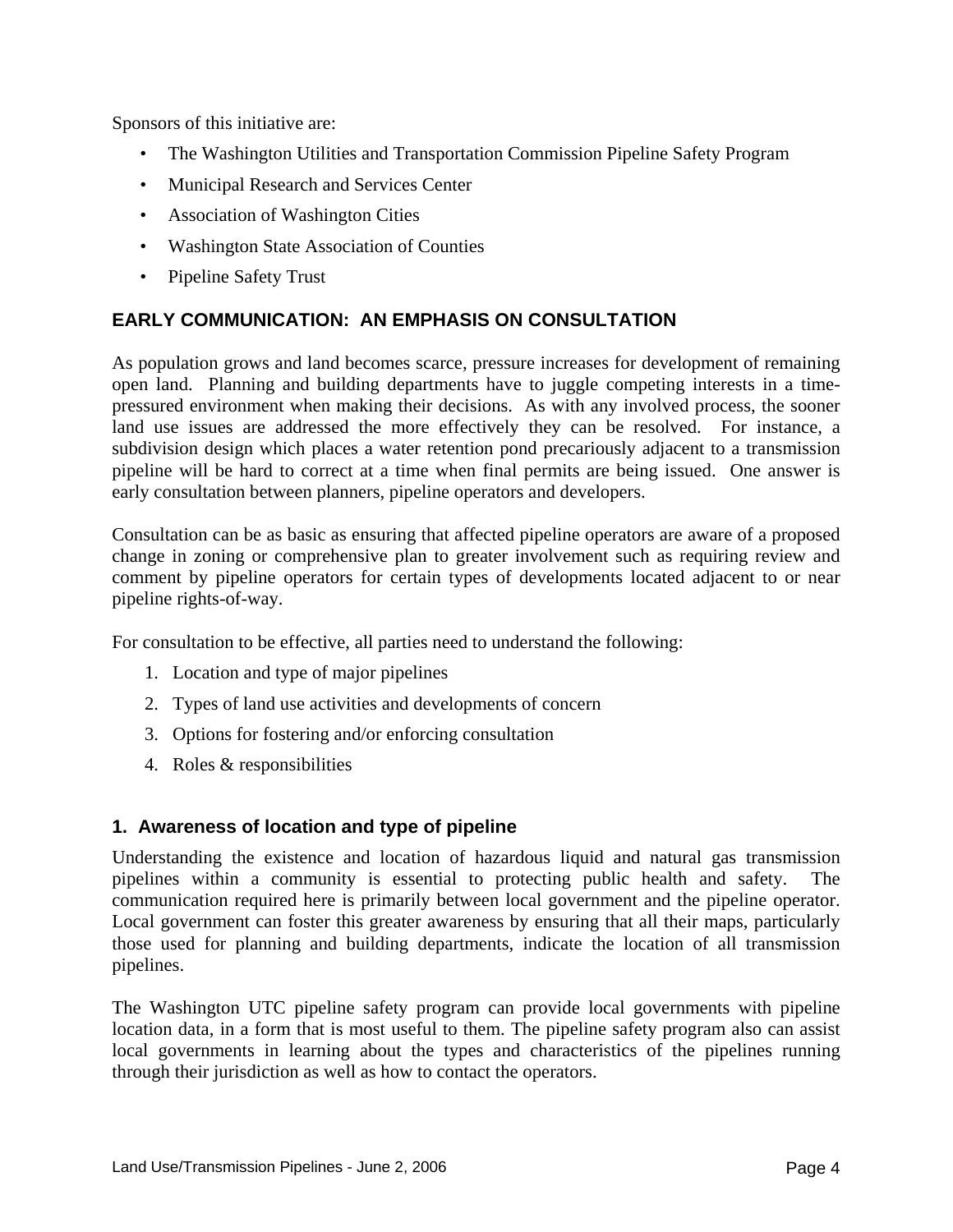

Planners should overlay the pipeline maps with their zoning maps and consider whether any action should be proactively taken. Consulting with the pipeline operator can help educate planners about the pipeline's contents, volatility, pipe pressure, depth and other characteristics. In doing so, planners can develop a better understanding of the consequences associated with a pipeline leak or rupture and determine the range of influence of the pipeline. For instance, a high-pressure natural gas pipeline rupture will have a range or zone of consequence that goes significantly beyond the pipeline's right-of-way.

**Figure 3 – Subdivision with Pipeline Location** 

A petroleum pipeline release also can affect an area wider than its right-of-way but the size and direction of the spill will be influenced by the topography.

Pipeline operators are obligated under new federal requirements to communicate with local governments on a wide range of issues, including the effect of land use measures on pipeline safety. However, the requirement mandates a schedule of communication that is likely not frequent enough to sustain the type of relationship necessary to build awareness. Local governments may want to institute a more formal way to maintain routine communication and consultation with operators. In particular, this communication should be timed to enlist operator participation in key decisions affecting land use in the vicinity of the pipeline.

*See Appendix A for additional information on pipeline regulators and pipeline locations in Washington* 

#### **2. Types of land use activities and developments of concern**

There are two ways to view land use and developments in relation to pipelines.

- Activities that can threaten the integrity of the pipeline
- Activities that can increase the consequence to the public in the event of an incident.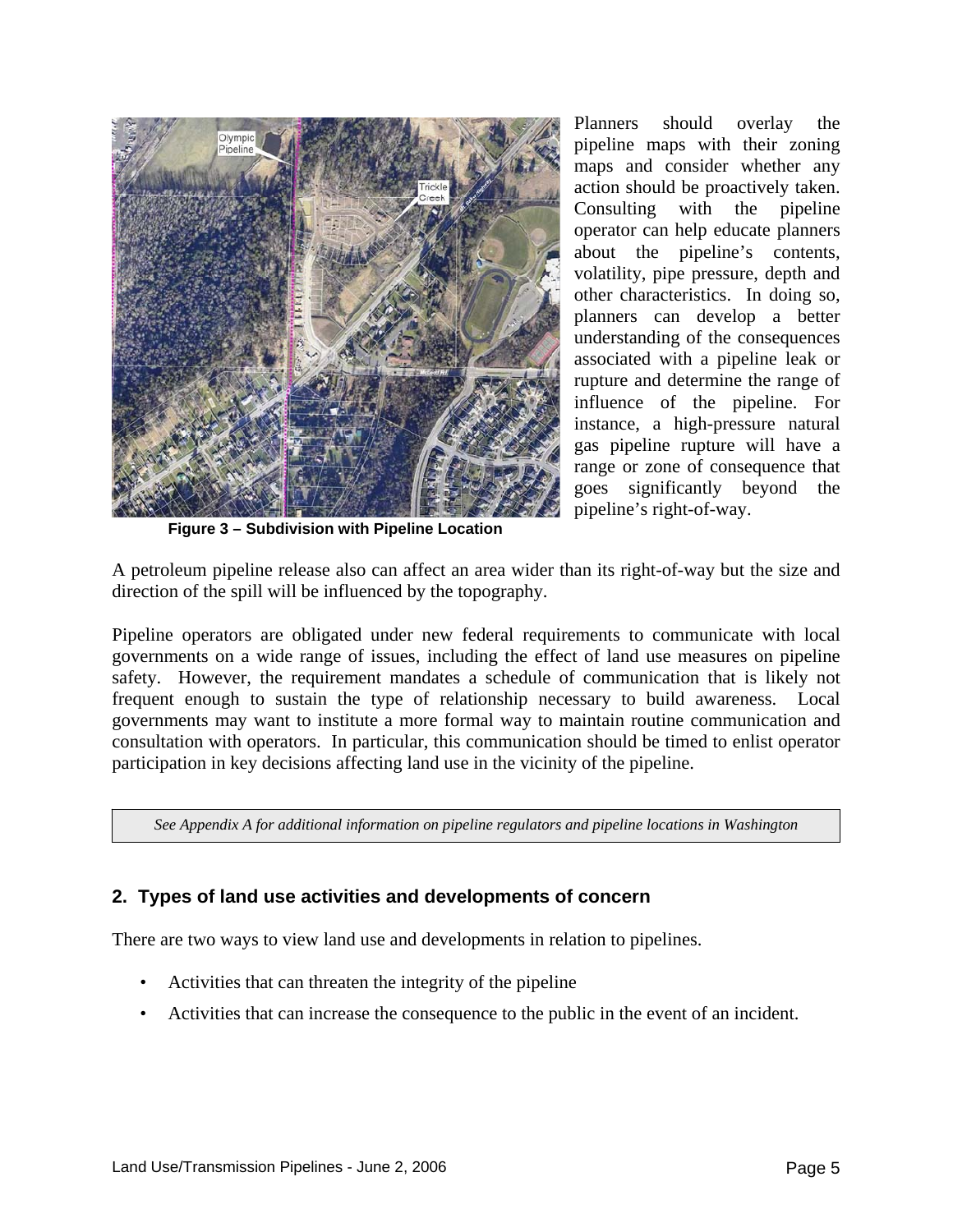Activities of greatest threat to the pipeline are those that occur within the pipeline's right-of-way. The communication here is primarily between the pipeline operator and the property owner. These activities should be governed by an easement negotiated with individual property owners. The easement is held by the operator and includes the right to operate, maintain and repair the pipeline. These easements may not always be well defined but they should be recorded with the deed. While pipeline operators can always use assistance in educating landowners and identifying when easement rights are being violated, the job of enforcing easements rests with the operator. **Figure 4 – Fence on pipeline easement**



*See Appendix B for additional discussion of Right of Way and easements* 

In areas adjacent to or near the pipeline right-of-way, the types of activities that threaten the pipeline are those which can cause soil instability, through vibration, earth removal, water runoff or dewatering. These activities include:



**Figure 5 – Retention pond near easement** 

- Land subdivision
- Commercial developments
- Water impoundments
- Public works projects such as roads  $\&$ sewers
- Industrial activities such as quarrying, mining, and blasting.

Local government planners should require consultation with the pipeline operator early in the planning process before such activities are allowed.

Just as human activity can pose a risk to pipelines, a transmission pipeline can pose a risk to its surroundings. For example, a catastrophic failure of a high-pressure natural gas transmission pipeline could cause injury to people 100 feet or more away and the largest and highest pressure natural gas pipelines can cause injury out to 1,000 feet. This does not mean that no one should be allowed within 1,000 feet of a high-pressure pipeline. It does mean that careful thought should be given to how land adjacent to pipelines should be used.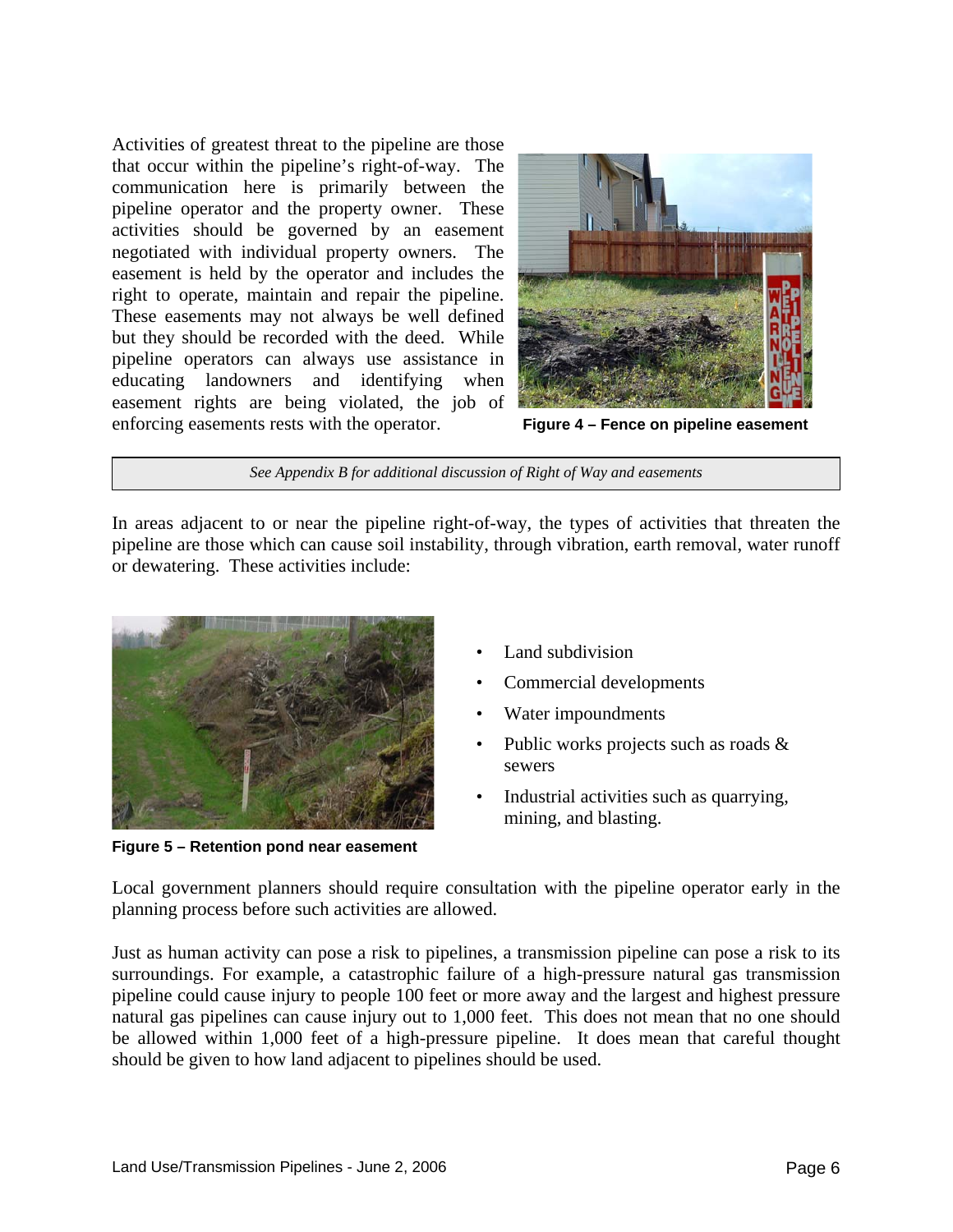When zoning land near pipelines, planners should consider the types of land uses which can limit the potential consequences of an incident. For instance, a local jurisdiction may decide to discourage construction of facilities which may be difficult to evacuate such as a high-rise development or nursing home. Similarly, siting emergency response services, such as fire stations and hospitals, should be avoided near pipelines. Zoning of areas near pipelines should favor lower density developments such as agriculture, industry, warehouse and single family housing.

While the focus of regulators and pipeline operators should be on assuring that pipelines are maintained and operated so that they do not rupture or leak, local governments play a vital role in public safety by making land use decisions which can limit the possibility and consequence of a pipeline rupture or leak.

# **3. Options for fostering and enforcing consultation**

The main objective of fostering consultation in land use planning is to limit the possibility and consequence of a pipeline incident—an objective which all parties involved in land use and development should share. However, to avoid conflicts between safety and property rights, the consultation process should begin at the earliest possible opportunity. Local jurisdictions with major pipelines running through their communities should consider employing the following options:

- 1) Include pipeline location on all zoning, building and public works maps
- 2) Request pipeline operator input in any comprehensive plan amendments or rezone
- 3) Require subdivision plans to be reviewed by affected pipeline operators
- 4) Include pipelines as part of the local jurisdiction's State Environmental Protection Act (SEPA) checklist
- 5) Require proof of utility locate call before issuing building/grading permits for parcels within some locally designated distance from the pipeline
- 6) Establish setbacks and modify site and building code specifications

Regarding setbacks, there is no analysis available to local governments which would allow them to establish standards beyond current practice. There is an effort on the national level, sponsored by the federal Office of Pipeline Safety, to consider establishing recommended practices and procedures for local governments which could provide a foundation for establishing setbacks. Such procedures, if done as planned, would be based on the expected risk at various distances from transmission pipelines depending on product type, pressurization and so forth. Since this tool will not be available in the near future, it's the recommendation of the report writers that local government devote their efforts more toward fostering consultation.

*See Appendix C for additional discussion of communications and management options for land use in proximity to pipelines.*